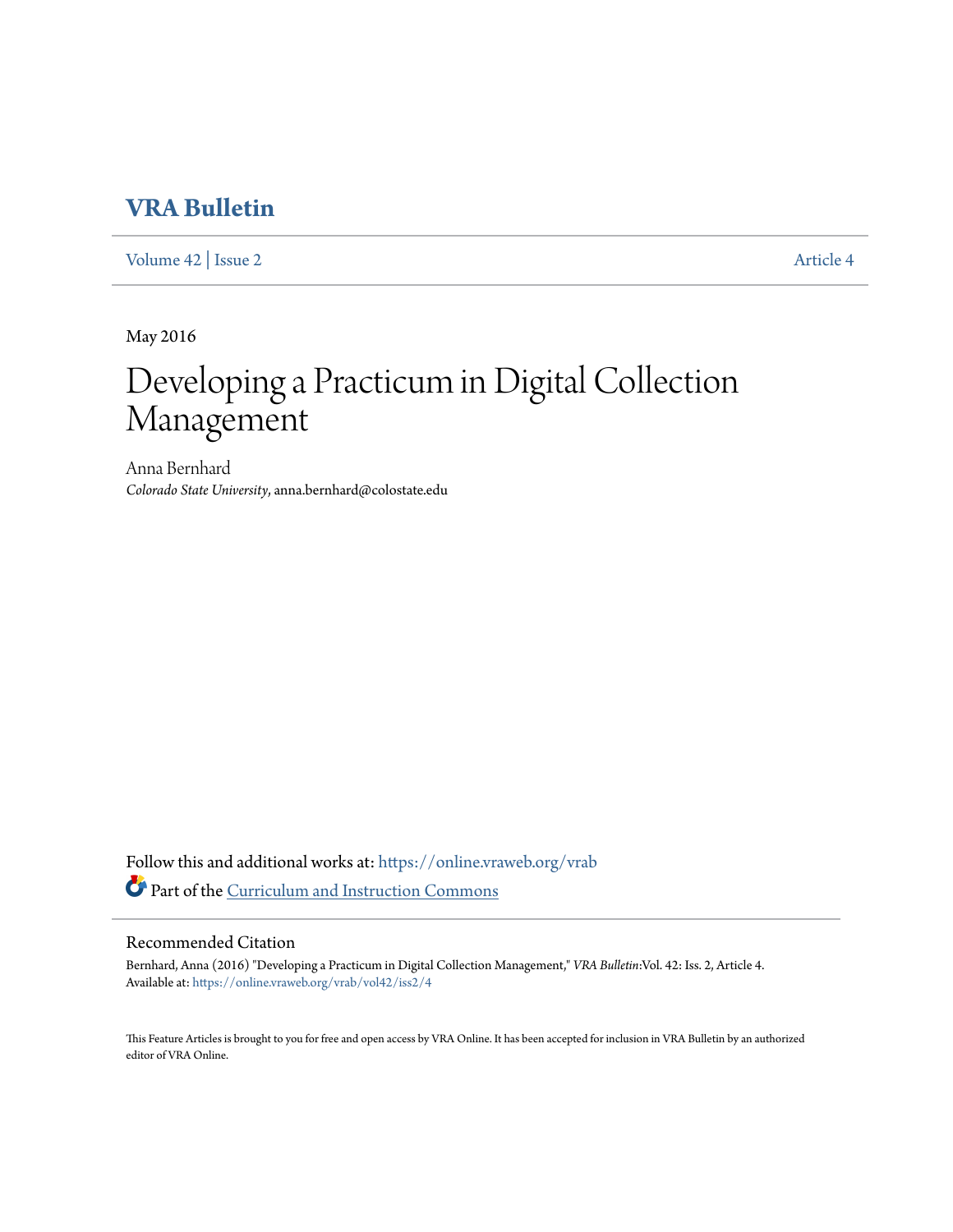## Developing a Practicum in Digital Collection Management

### **Abstract**

Engaging student workers in digitizing and cataloging image collections can be difficult yet through the development of a practicum course, as described in this case study, students find the work deeply rewarding, which in turn benefits the collection. The following pages will describe how to create a course that better prepares students for careers in the arts and design world by educating students about the role of collection management.

#### **Keywords**

digitization, student training, practicum, collection management

### **Author Bio & Acknowledgements**

Anna Bernhard received her MSLIS from Pratt University and her M.Phil. from Trinity College Dublin. She is the Director of Stanley G. Wold Resource Center and Art Library at Colorado State University (Fort Collins, CO).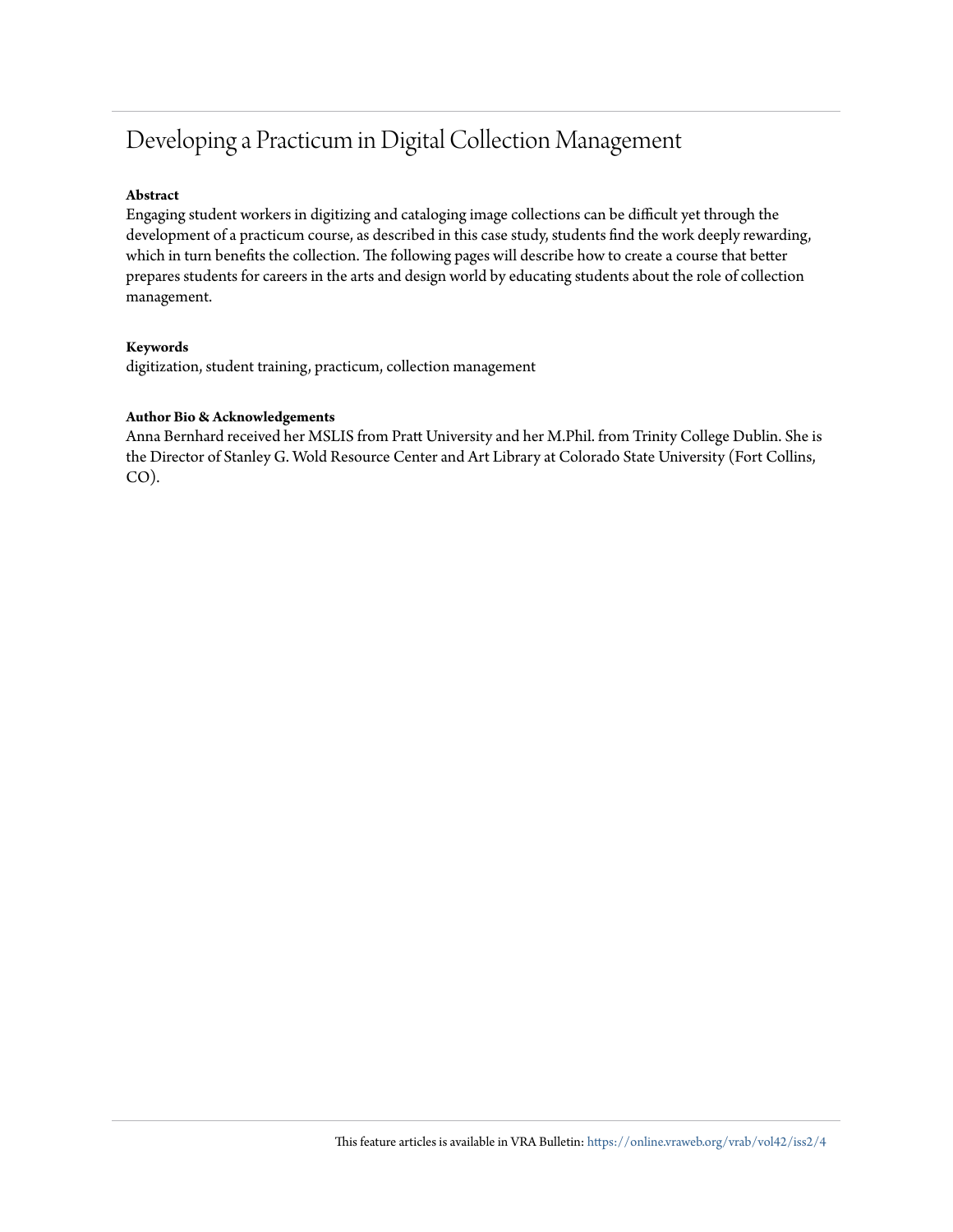To borrow the words of Bruno Latour, the French sociologist, we are operating in a field of action. In professions relating to visual resources, the types of roles we inhabit are shifting and many of us have adapted our work priorities to reflect the needs of our particular institutions and personal expertise. In fact, while members of VRA are involved in image work at one level or another I am struck during conversations at the conferences at how extremely different our day to day lives are. Yet one activity permeates through many of our varied workplace environments and objectives: a massive backlog of analog slides.

The digitization of slide collections is certainly a challenge many members of the VRA have contended with. After joining Colorado State University to direct its Visual Resource Center and Art Library, I put the Slide Archive (as it was being referred to when I arrived) on the back burner. Instead, I concentrated on establishing myself in a role that was desperately needed and one that suited my interests: a de facto embedded art librarian, with a full schedule of research consultations, information literacy sessions, and lectures. Yet, I knew that those 150,000 slides, some of them unique, weren't getting any closer to becoming an academic resource and I couldn't, in good faith, allow them to continue to collect dust or move them wholesale toward the dumpster. I knew that in order to develop them as a viable resource I would need to transfer the images to a digital database. For this task, I would need a committed student workforce. I wanted the development of this resource to be a process that was valuable to the student worker, to the university, and to the center I run. This case study presents how I used the transformation of digital images from analog slides to create something different from a traditional work-study or intern program. I will also cover the syllabus I've created, highlights from some of the projects the students have worked on, feedback from students, and my plans for the future of this course.

First, I'll explain the reason I wanted to develop this course. As a relatively recent graduate, the memories of donkeywork internships, entry-level jobs, and work-studies are deeply ingrained in my consciousness. Many of those experiences have taught me valued skill sets and furthered my professional education—there is certainly merit in repetitious work. Yet, I often felt like I was being brought in to do the mindless minutia that was too time consuming for fulltime staff. Moreover, I was sometimes brought into a collection project that had been ongoing for years and I didn't understand the context of what I was doing. It wasn't always clear to me why I was doing a task a certain way, what the intended outcome of the project was, what work had preceded my involvement, and what work would follow. I don't begrudge any of my past supervisors or employers a thing they undoubtedly did their best with training and knew that hands-on work was a worthwhile means of teaching. They also surely had a lot of student employees or interns (with high turnover rates) and were constantly short of time themselves. I am sure if I had asked workflow or conceptual questions they would have gladly taken the time to answer my queries. Yet I was too insecure to reveal my ignorance and, most probably, I just didn't know which questions to ask.

So I knew when it came time to tackle the cataloging and digitizing of the Slide Archive, I wanted to do it differently, particularly because my workforce consists of undergraduate students without a background in collections. I wanted the students to be part of the discussion. I wanted them to understand the process and the workflow of a full-scale digitization project. Finally, I wanted them to grasp that the work they were

1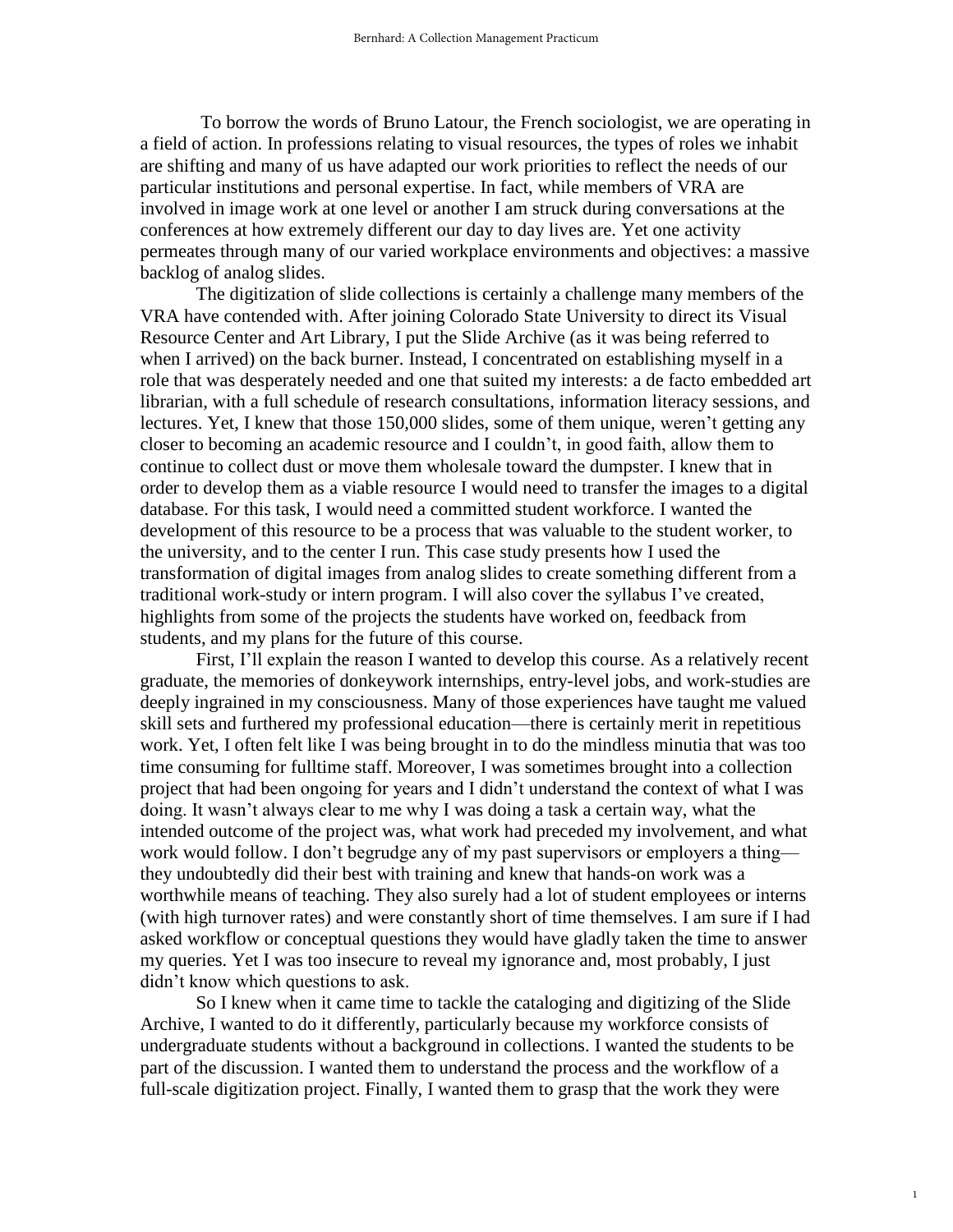doing and the skills they were learning could lead them to careers after graduation. So I developed Digital Collection Management, a practicum course I continue to develop and adapt.

Using the CSU Slide Collection as a case study, my course seeks to introduce students to the principles of collection and information management. The cornerstone of museum and heritage work, the role of collection management has only expanded during the digital age. The objective of this internship is to provide students with professional skills that will help prepare them for future careers in the art and design world. Upon completion of the course the hope is students will be familiar with:

-the role of collection and information management within the art world -the need for evaluation, community studies, and management of user expectations -concepts of budget, planning, and workflow management

-the creation of collection development policies (statement of purpose, definition and scope, deaccessioning and disposal, copyright policies, local cataloging standards, etc.)

-cataloging and digitization procedures -digital outreach and curation

Over the course of the practicum, students will only begin to touch on these objectives but it's a start.

Before students may enroll or begin work at the center, they need to know what they are becoming involved with. Within my syllabus, I lay out exactly what students should expect and what the expectations are for the work they produce. I explain that they'll be doing cataloging, digitizing, and blogging during their shifts at the center. They'll also be expected to contribute to working policy documents regarding standards for processing the collection. I tell them about the interviews and let them know they'll be expected to finish readings and research relating to the field of the interviewee. Prior to each interview, students are expected to prepare at least three interview questions and email them to me by five pm the evening before the interview. Students are also expected to write a very short paper responding to their experience detailing the skills they've learned, how the internship met their expectations, and recommendations for how to improve the course for future interns.

In the beginning of the term, the class meets more frequently as a group so that students understand the groundwork and feel part of a community. I should mention that group meetings, as well as tours, last for only about an hour once a week. I did this to ensure easy scheduling. After the first week, students are expected to come in individually to do digitizing and cataloging work. Yet, they seem to benefit from early group meetings where they can learn about issues from me, do set readings, and also voice their questions to the group. Students' questions are often similar so answering queries in a group saves time. Also, some students seem not to have any questions at all. However, just hearing the thoughts that their peers are having often helps them tackle issues of digital collection management more deeply.

The first week of the course is a general introduction. I walk through the collection and their tasks with the group. Especially important is our workflow and project planning.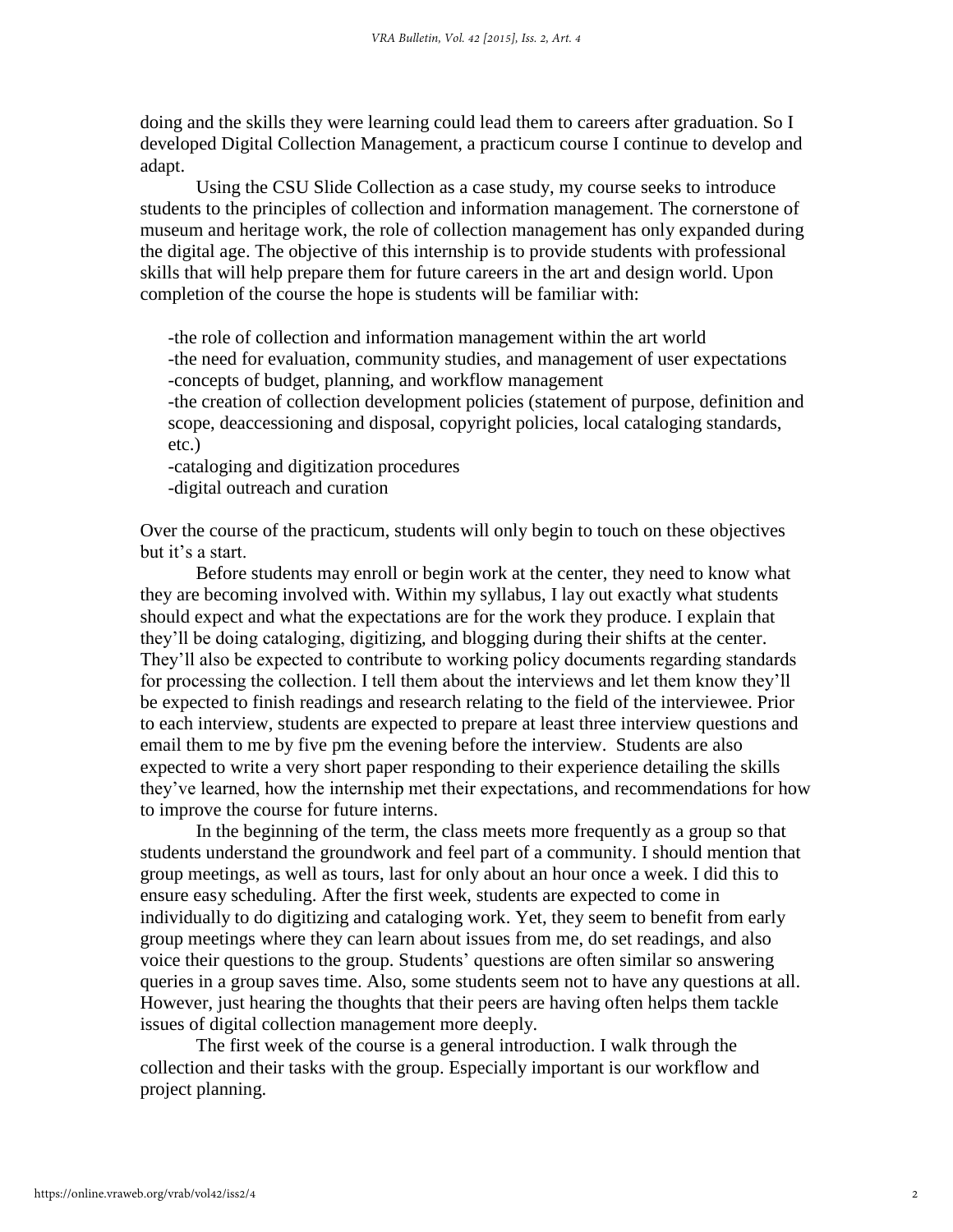

*Figure 1 A workflow handout I share with students during their first week*

I am in the academic business so I believe in the business of begging, borrowing, and blatantly stealing. I've found it useful to have students work through Cornell's tutorial. This online tool

(https://www.library.cornell.edu/preservation/tutorial/contents.html) helps students understand the context of their work. I also think that the above workflow handout reminds them that collection management is not a linear process. One element that is discussed during this time is policy writing. Encouraging students to tackle policy writing is not only good for their resume and individual writing practice, but also prepares students for group drafting and peer editing, an experience that will serve them well whether or not they go into a collection management related career.

During the second meeting, we talk about the history of slide collections and the role of art images in teaching art history. I added this session as a direct response to the feedback I got from one student during my first semester that asked to learn more about how the collection came about. Many of today's students have never seen slides used as teaching aids. They don't see the connection between PowerPoint and the Slide Archive (despite PowerPoint's use of analog taxonomy). They don't know the slides' context, or how the slide collection was built. This session was my most traditional lecture course of all our meetings but the students seemed truly intrigued. I began talking about early modern etching, moving on to plaster cast study, and then the role of photography in teaching art.



*Figure 2 Students looking at glass lantern slides (photograph by author)*

I passed around tintypes, daguerreotypes, and glass lantern slides. The glass lantern slides mesmerized the students. The latex gloves that students are wearing in the photo are not really necessary but I've found students feel particularly special when you have them put on gloves. Finally, this session emphasized the longevity of slides throughout generations of art history education. The students were amazed to learn that Ektachrome was introduced in 1940s and only discontinued in its various forms from 2009 to 2011. I also brought out materials for making slide mounts and have them take apart a slide to better understand what a slide is. This may seem obvious but most of these students have never dealt with analog film at all.

In the third week of the course we discuss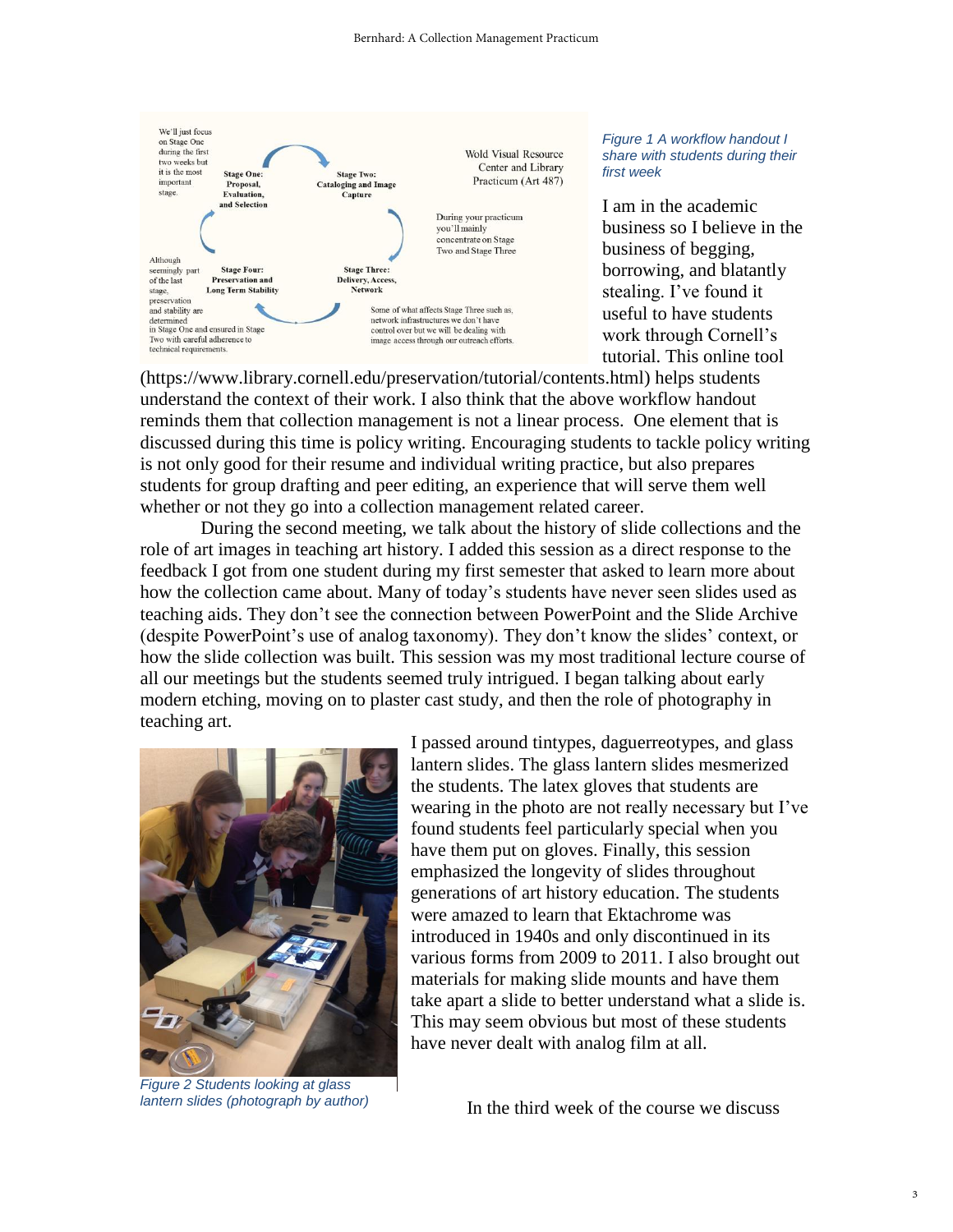copyright. I've found that today students are extremely anxious about copyright and how to exhibit images digitally. So we break down the rules concerning fair use and public domain. The first semester I taught this course I had yet to decide on a database and the website was not developed. The students from that first semester took part in meetings with the web developer. They worked on mockups and tested content management systems. Through this work they understood the connection between eventual display, project planning and cataloging. How will users search for and use an image? The students understood, as a result of these meetings, that these are questions that dictate decisions concerning cataloging and digitization.

While we are years away from have a searchable image collection, students have begun to think about issues surrounding digital curation because of their activity on the center's website. Students have a lot of freedom here to write about local events, exhibitions, collections, and individual art images or groups of images from the archive. I emphasize to students when I first go through the syllabus that these blog entries should be professional in nature. Later, they may want to share their entries with employers. This being said, students have a lot of fun playing 'detective.' When I was in similar roles to my students, I would sometimes find myself investing energy trying to track down an image or an individual. This is natural and indicative of the inborn curiosity that we want to foster in students and budding professionals. We need to try to channel our students' interest into something productive that can be shared rather than something the students feel any guilt about indulging.

In the middle part of the semester we focus on professional interviews. This is my favorite part of the semester, as it was for most of my students. Typically, I do about five interviews each semester – a mix of Skype interviews, face-to-face visits and tours given to university staff in related fields. In Spring 2013, the first semester I taught the practicum, for instance, I set up interviews with the following people:

- Suzanne Hale, Collection Manager at CSU University Art Museum
- Chris Hall, Curator at Maine Maritime Museum
- Adrianna Del Collo, Archivist at the Metropolitan Museum of Art

- Nicole Santiago, Project Chart Recipient and Public Programs Assistant at NYPL

- Megan Osborne, Collection Manager Avenir Museum of Design & Merchandising at CSU

The next semester we meet with Alex Grogan from Sotherby's, Janet Bishop from CSU's archives and special collections, Leila Sternman, Scholarly Communication Librarian at Montana State University, Beth Oehlerts, Associate Professor and Metadata Librarian, and Emily McGoldrick, Collections Management Assistant at the Costume Institute in the Metropolitan Museum of Art.



Before each interview, I assign readings regarding the field of the interviewee yet, unsurprisingly; it's the interview itself that broadens their horizons. For instance, before speaking with Alex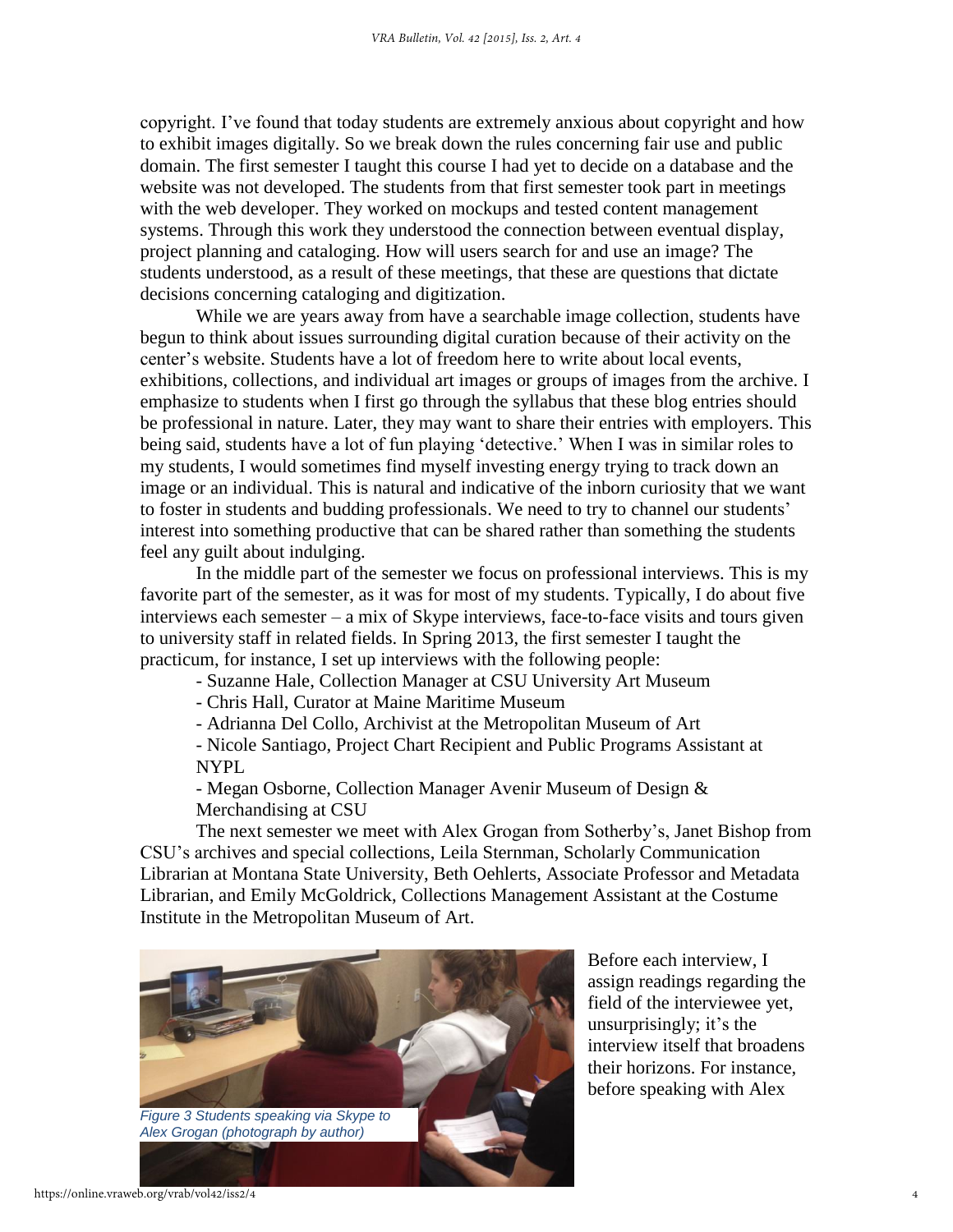Grogan, Assistant Vice President and Sales Director for African and Oceanic Art at Sotherby's, students knew little, if anything, about the commercial art market. Moreover, many students at our university have never been to New York or any large city, other than Denver, and simply hearing the horns of taxis over laptop speakers inspired them to imagine opportunities and careers beyond the Front Range.

The local tours had more immediate impact. In the picture below, Janet Bishop, Coordinator for Archives and Special Collections at CSU is showing students some highlights from the collection. Students are often mesmerized by the archives and



*Figure 4 Janet Bishop and students (photograph by the author)*

stay after the tour to speak with Janet and her colleagues. I've had students find work after the practicum at the archives and other repositories. Having experienced meeting and talking to professionals, students better recognize this community as a resource that wants to help them and

it broadens their sense of careers related to art. I want to underscore that these interviews and visit are also extremely useful to me on multiple fronts. For one, the Skype interviews keep me in communication with associated professionals throughout the country and the local tours often support collaborations within my university.

Finally, something that I've found essential for this practicum is feedback. My first semester, I asked students about their suggestions for the future of the project. I received some valuable responses:

—I wish there was more than one day spent on the law aspect of digital art images. I feel that most art students aren't well versed in media and usage

—I did learn a ton that will help me in my future aspirations for jobs…I have found a deep interest in wanting to work in a field that preserves materials…

—Overall, the class was a great way to learn broadly the issues that surround and practices that are involved in digital collections management process…it was of great value to me personally as I do wish to go into this area as a career and eventually practice professionally.

Looking to the future, I hope to change some elements of the course after taking a hiatus from teaching it. When I return to teaching the practicum, I might have students do an initial paper or written reflection about key terms and concepts. I would like to have a structured response paper midway through the term so we can reflect about cataloging work as a group. I will also expect students to peer review each other's work.

Finally, and this is the main reason I've taken a break from teaching the course, I want to change it into a yearlong, two-part practicum. In the future, I would broaden and deepen the lectures I give, and broaden the structured interviews to an entire semester